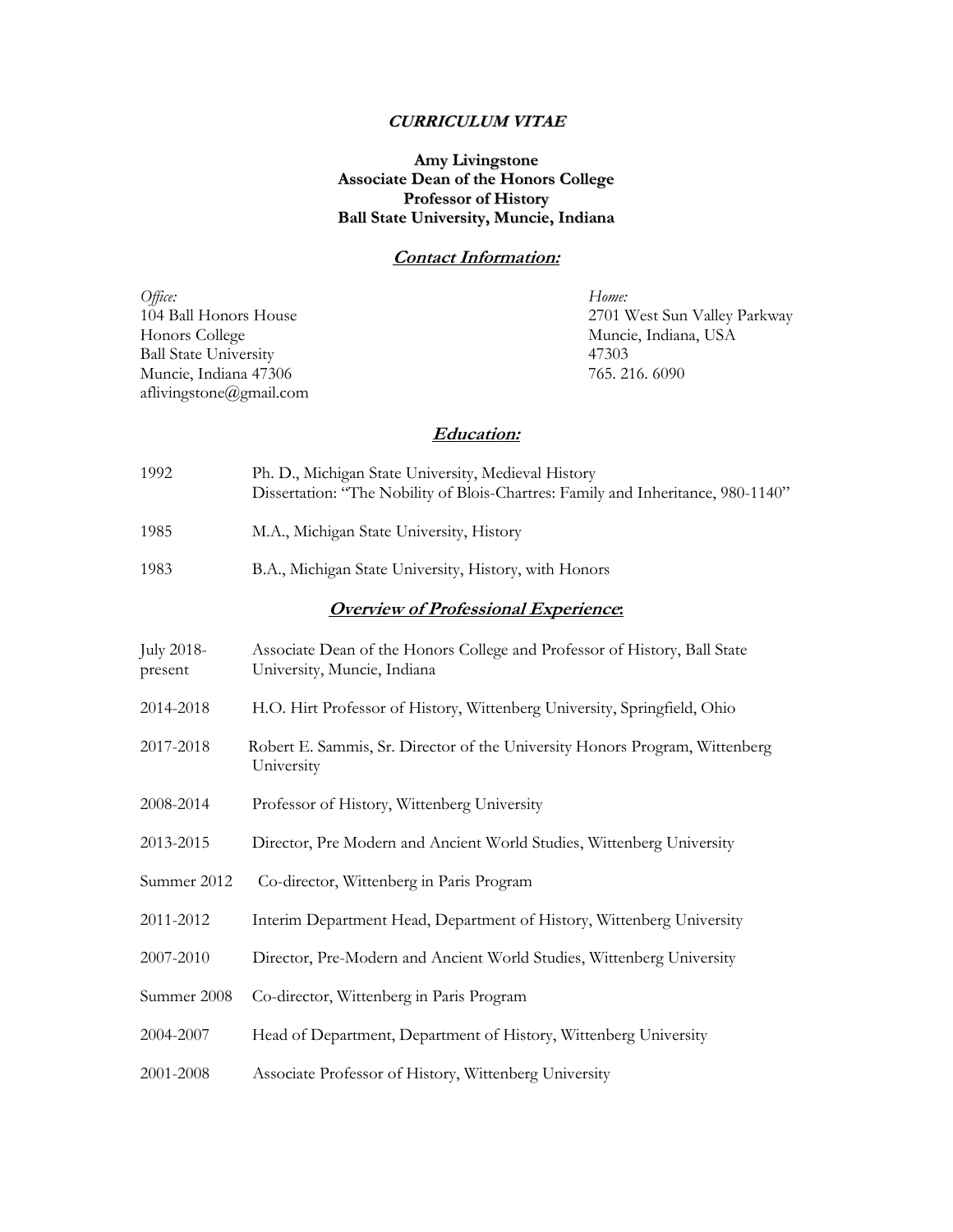| Summer 2005 | Co-director, Wittenberg in Paris Program                                                |
|-------------|-----------------------------------------------------------------------------------------|
| 1999-2001   | Assistant Professor of History, Wittenberg University                                   |
| 1992-1999   | Assistant Professor of History, Maryville College, Maryville, Tennessee                 |
| 1990-1991   | Instructor, Department of History, Michigan State University, East Lansing,<br>Michigan |
| 1983-1988   | Graduate Assistant, Michigan State University                                           |

# **Research and Scholarship**

#### *Monographs:*

*Out of Love for My Kin: Aristocratic Family Life in the Lands of the Loire, 1000-1200 AD.* Cornell University Press, 2010 (paperback 2015).

*Medieval Lives, c. 1000-1285: The World of the Beaugency Family* (Routledge/Taylor & Francis, 2018) This is a short monograph that tells the history of the Central Middle Ages by examining the life experiences of the members of one aristocratic family, the Beaugency family. A Digital Humanities project accompanies this book to provide readers with a portal into the medieval past. It can be accessed at: https://routledgetextbooks.com/textbooks/medievalportal/9781138677098.php

#### *In Preparation for Publication:*

*"Shrewd in Counsel, Powerful in Eloquence:" Countess Ermengarde of Brittany (c.1070-1147).* This book will provide a biography of this countess' life that will contribute to the on-going scholarship on medieval women, but also the political narrative of Brittany.

"From the Capetians to the Cistercians: France in the Central Middle Ages." This is a chapter for *Debating the Middle Ages* from Manchester University Press, forthcoming 2020.

"Family and Kinship: An Introduction," co-authored with Nathan Leidholm for the section on Family and Kinship for *The Encyclopedia of the Global Middle Ages,* an online reference tool published by ARC Humanities Press and Bloomsbury Digital Resources, forthcoming 2020.

"Into the West: Medieval Clergy's View of Brittany." This is an essay for a collection of essays examining how medieval people viewed their world. *The Medievals' World View,* edited by Christian Raffensperger, Routledge, forthcoming 2021.

"Looking for Ermengarde in All the Right Places: Using Place to Examine the Life of a Medieval Countess." Festschrift for Charlotte Newman Goldy, edited by Darlene Brooks Hedstrom and Mary Jo Arn, Rowan & Littlefield, forthcoming 2022.

#### *Edited Volumes:*

*Those Who Pray, Those Who Fight, and Those Who Work: Essays in Honor of Joel Rosenthal.*  Co-editor with Caroline Barron. This is a special volume (volume 33) of *Medieval Prosopography* honoring one of the founding editors.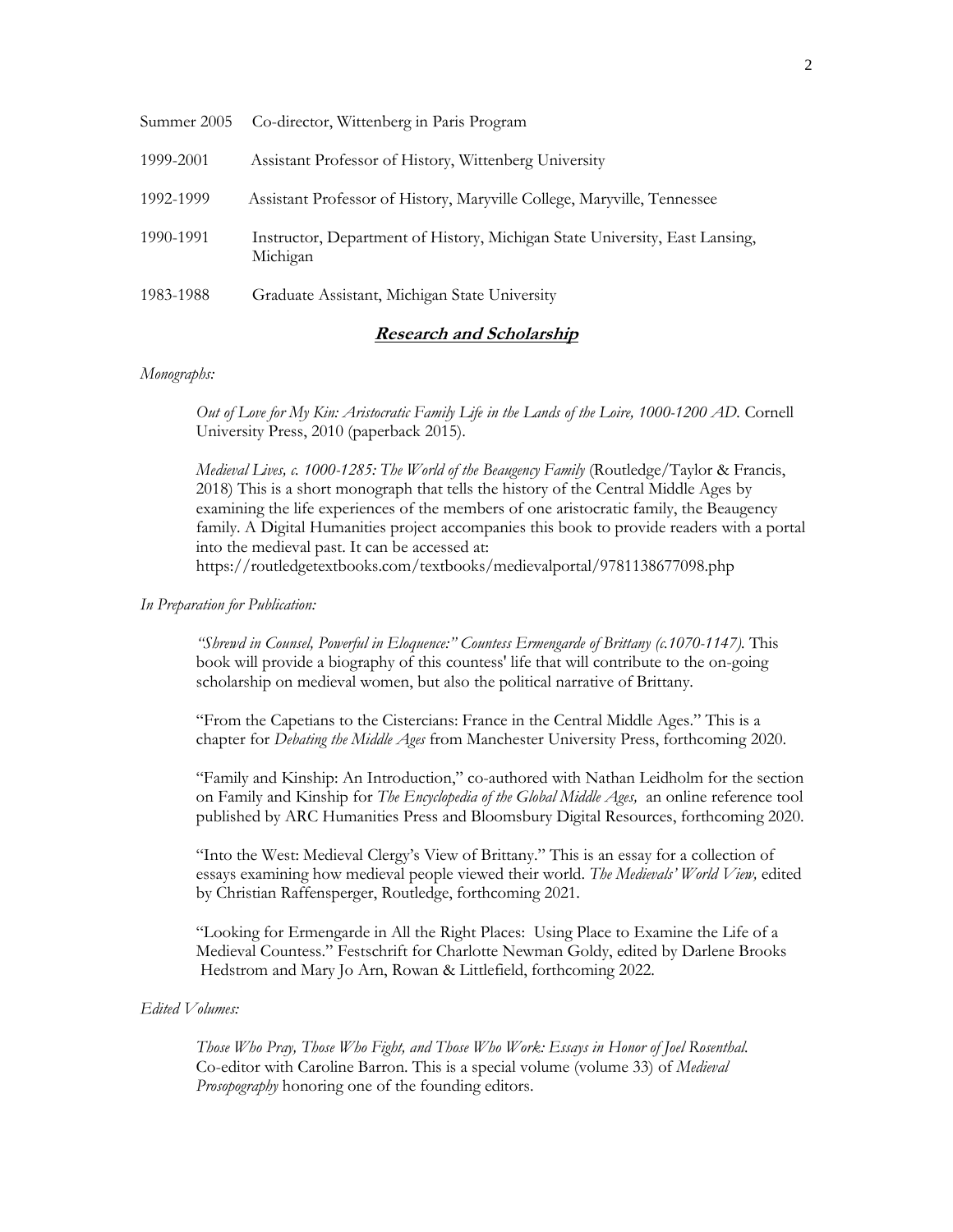*Writing Medieval Women's Lives,* co-edited with Charlotte Newman Goldy, Palgrave, 2013. Cowrote the introduction and contributed an essay. (paperback 2016)

*Medieval Monks: Ideals and Realities, Essays in Honor of Richard E. Sullivan,* co-edited with David Blanks and Michael Frassetto, Brill, 2006. Wrote the introduction, "We Stand on the Shoulders of Giants" and contributed an essay.

#### *Articles and Essays:*

"'Daughter of Fulk, Glory of Brittany:' Countess Ermengarde of Brittany," *Anglo-Norman Studies* 40 (2018), pp. 165-178.

"The Lives of Unremarkable Men: Two Lords of Beaugency," in *Louis VII and His World,* ed. Michael Bardot and Larry Marvin, Brill, 2018, pp. 146-166.

"'You will dwell with barbarous and uneducated men:' Countess Ermengarde and Political Culture in Twelfth-Century Brittany" in *History: The Journal of the Historical Association* 102 (December 2017), pp. 858-873.

"Pious Women in a 'Den of Scorpions:' The Piety and Patronage of the Countesses of Brittany, c. 1050-1150,"*Historical Reflections/Réflexions historiques* 43 (2017), pp. 45-61*.* 

"Inheritance in the Lands of the Loire, 1050-1200 AD, A Contrast to Nordic Practice," in *Donations and Inheritance: Strategies, Relations and Historical Developments from the Late Roman Period to Modern Times,* ed. Helle Vogt and Helle Sigh, Routledge, 2017, pp. 115-129.

"Recalculating the Equation: Powerful Woman = Extraordinary," *Medieval Feminist Forum,*  vol. 51, no. 2 (2016), pp. 17-29.

"Extraordinairement ordinaire: Ermengarde de Bretagne, femmes de l'aristocratie et pouvoir en France au Moyen Age, v. 1090-1135,"*Annales de Bretagne et des pays de l'Ouest,* 21(2014), pp. 7-24.

"Climbing the Tree of Jesse: Aristocratic Marriage in the Lands of the Loire," in *Les stratégies matrimoniales,* ed. Martin Aurell, Brepols, 2013, pp. 101-119.

"Piecing Together the Fragments: Telling the Lives of the Ladies of Lavardin through Image and Text," in *Writing Medieval Women's Lives,* ed. Charlotte Newman Goldy and Amy Livingstone, Palgrave, 2012, pp. 131-151.

"The View from the Family Room: The Life and Times of Frank B. Livingstone," in *Michigan Discussions in Anthropology,* Spring 2006, pp. 136-174.

"Brother Monk: Monks and their Family in the Chartrain, 1000-1200 AD," in *Medieval Monks: Ideals and Realities, Essays in Honor of Richard E. Sullivan,* ed. by David Blanks, Michael Frassetto and Amy Livingstone, Brill, 2006, pp. 93-118.

"Aristocratic Women in the Chartrain," in *Aristocratic Women in Medieval France,* edited by Theodore Evergates, The University of Pennsylvania Press, 1999, pp. 44-75.

"Pour une révision du "mâle" Moyen Age de Georges Duby." *Clio,* 19 (1998), pp. 139-154.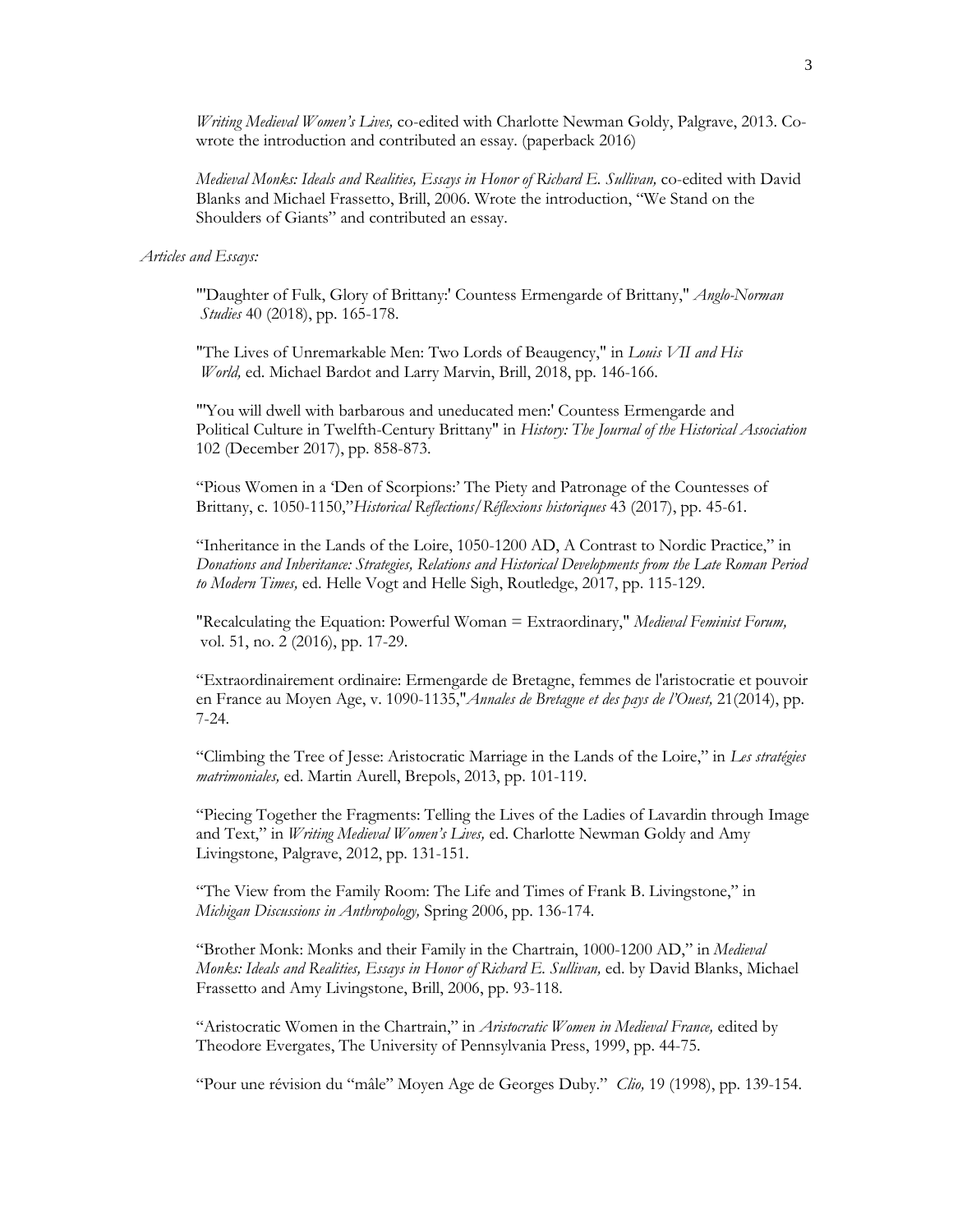"Powerful Allies and Dangerous Adversaries: Aristocratic Women and Power in Medieval France" in *Women in Medieval Western European Culture,* edited by Linda Mitchell, Garland Press, 1998, pp. 12-35.

"Diversity and Continuity: Family Structure and Inheritance in the Chartrain, 1000-1200," in *Mondes de l'ouest et villes du monde: Regards sur les sociétés médiévales,* Presse Universitaire de Rennes, France, 1998, pp. 415-430.

"Kith and Kin: An Examination of the Kinship and Family Structures of the Nobility of Eleventh and Twelfth-Century Blois-Chartres." *French Historical Studies,* 20 (1997), pp. 419- 58.

"Noblewomen's Control of Property in Twelfth-Century Blois-Chartres." *Medieval Prosopography*, 18 (1997), pp. 55-72.

#### *Encyclopedia Entry:*

"For Better or For Worse: Women in Medieval Northern France, 1000-1500 C.E.," in *Women and Gender in Medieval Europe: An Encyclopedia*, ed. Margaret Schaus, Routledge, 2006, pp. 298-302.

#### *Recent Book Reviews (since 2010):*

Hans Hummer, *Visions of Kinship in Medieval Europe,* forthcoming, *Journal of Family History.*

Elisabeth van Houts, *Married Life in the Middle Ages, 900-1300,* for *Reviews in History* from the Institute for Historical Research, https://reviews.history.ac.uk/review/2385

Ruth Harwood Cline, *The Congregation of Tiron: Monastic Contributions to Trade and Communication in Twelfth-Century France and Britain,* for *Church History: Studies in Christianity and Culture,*  forthcoming, Fall 2020.

Leah Shopkow, *The Chronicle of Andres,* for *The Medieval Review* (online journal)*,* October 7, 2019.

Kathryn L. Reyerson, *Mother and Sons, Inc.: Martha de Cabanis in Medieval Montpellier,* for *Medieval Prosopography,* volume 34 (2019): 236-240.

Marguerite Keane, *Material Culture and Queenship in Fourteenth-Century France: The Testament of Blanche of Navarre (1331-1398),* for *Medieval Feminist Forum: A Journal of Gender and Sexuality,*  volume 55, no. 1 (2019): 307-309.

Joseph Morsel, *Noblesse, parenté et reproduction sociale à la fin du Moyen Âge* for *Speculum,* volume 94, no. 1 (2019): 257-258.

Jenny Adams and Nancy Mason Bradbury, editors, *Medieval Women and Their Objects*, *The Medieval Review* (online journal)*,* September 5, 2018.

Jean-Michel Matz and Noël-Yves Tonnerre, *L'Anjou des Princes* for *H-France Review* (online journal)*,* volume 18 (March 2018), no. 47.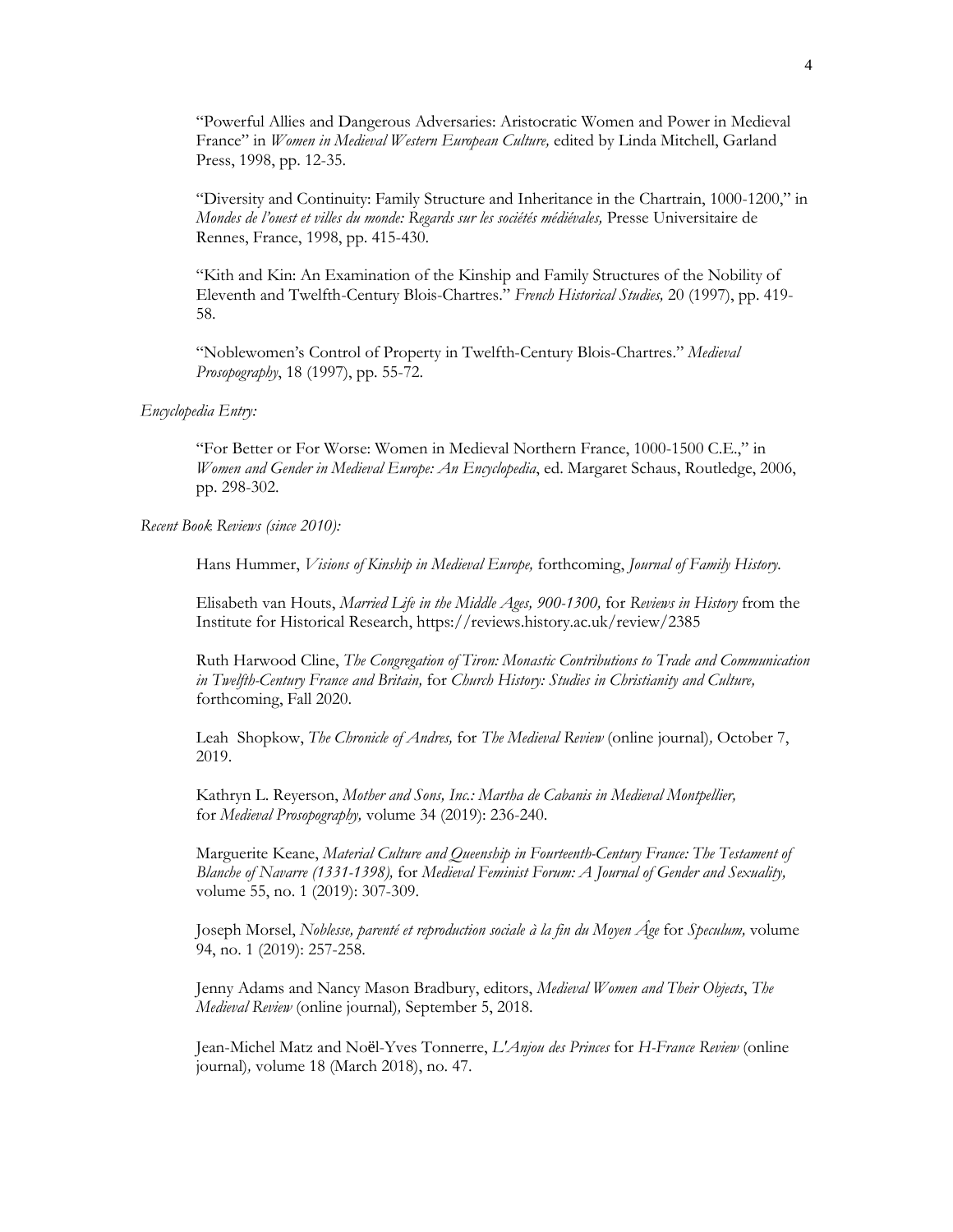Charles C. Rozier, Daniel Roach, Giles E.M. Gasper, and Elisabeth van Houts, (eds.), *Orderic Vitalis: Life, Works, Interpretations,* for *Church History: Studies in Christianity and Culture,* volume 87, no. 1 (2018): 205-207.

Mary Dockray-Miller, *The Books and Life of Judith of Flanders,* for *Medieval Feminist Forum: A Journal of Gender and Sexuality,* volume 52, no. 2 (2017): 160-162.

Richard Huscroft, *Tales from the Long Twelfth Century: The Rise and Fall of the Angevin Empire,* for *The Medieval Review* (online journal)*,* December 16, 2016.

Naoë Kukita Yoshikawa (ed.), *Medicine, Religion and Gender in Medieval Culture*, For *Francia-Recensio* (online journal)*,* volume 2, no. 3 (2016).

Steven Bednarski, *A Poisoned Past: The Life and Times of Margarida de Portu, a Fourteenth-Century Accused Poisoner,* for *The Medieval Review* (online journal)*,* October 14, 2015.

Therese Martin, *Reassessing the Roles of Women as 'Makers' of Medieval Art and Architecture,*  for *Medieval Prosopography* 30 (2015): 197-203.

M. Cecilia Gaposchkin, Sean L. Field and Larry F. Field. *The Sanctity of Louis IX: Early Lives of Saint Louis by Geoffrey of Beaulieu and William of Chartres,* for *The Medieval Review* (online journal)*,* February 6, 2015.

Tanya Stabler Miller, *The Beguines of Medieval Paris: Gender, Patronage and Spiritual Authority,* for *Medieval Feminist Forum: A Journal of Gender and Sexuality,* volume 50, no. 1 (2014): 163-165.

Mary McAuliffe, *Clash of Crowns: William the Conqueror, Richard Lionheart, and Eleanor of Aquitaine. A Story of Bloodshed, Betrayal, and Revenge,* for *The Medieval Review* (online journal)*,*  May 12*,* 2014

Sara MacDougall, *Bigamy and Christian Identity in Late Medieval Champagne*, for *American Historical Review,* volume 118, no. 5 (2013): 1585-1586.

Janna Bianchini, *The Queen's Hand: Power and Authority in the reign of Berenguela of Castile,* for *The Historian,* volume 76, no. 2 (2013): 391-393.

Ralph A. Turner, *Eleanor of Aquitaine: Queen of France, Queen of England,* for *Medieval Prosopography,* 28 (2013): 182-185.

Martin Aurell, *Le chevalier lettré: Savior et conduit de l'aristocratie aux XIIe et XIIIe siècles,* for *The Medieval Review* (online journal)*,* February 22, 2012.

Miriam Shadis, *Berenguela of Castile (1180-1246) and Political Women in the High Middle Ages* for *Medieval Feminist Forum: A Journal of Gender and Sexuality,* volume 46, no. 1 (2010): 157-159

Martin Aurell and Frédéric Boutoulle, eds. *Les seigneuries dans l'espace Plantagenêt (c. 1150 c.1250)*, for *The Medieval Review* (online journal)*,* August 8, 2010.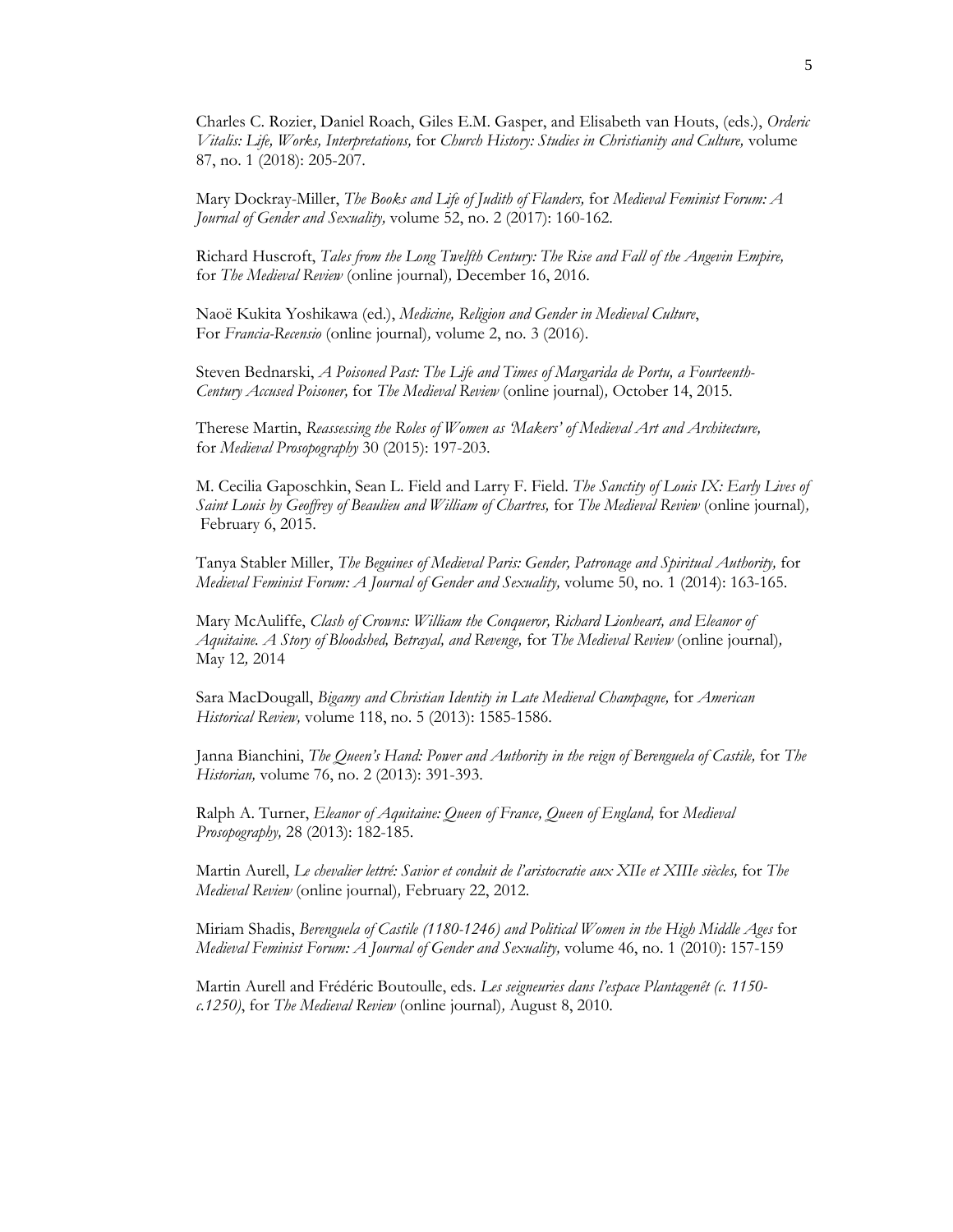#### **Recent Professional Activities:**

- 2019- present Co-Editor of "Family and Kinship" section of *The Encyclopedia of the Global Middle Ages.* This is a new online publication dedicated to providing information on a variety of topics relevant to the history of the medieval world.
- 2011-present Co-Editor, *Medieval Prosopography*: Articles in this journal examine the ways in which medieval people developed socio-political, economic and religious networks. Collective biography, or a biography of groups rather than individuals, is also a focus of the journal. Starting in 2021, the journal will transition to *Medieval People: Networks, Kinship and Social Bond* and will be an on-line journal. The website for the journal will feature recent digital humanities projects relevant to the topic, as well as articles and reviews of books/articles important to those studying medieval people.

#### **Articles reviewed for:**

*French Historical Studies Historical Reflections/Réflexions historiques The Historian History Compass Journal of Family History Journal of Women's History Medieval Feminist Forum Oxford Bibliographies Online Studies in Church History Viator Speculum Genealogy*

#### **Manuscripts reviewed for:**

Bedford St. Martins Routledge Continuum University of Toronto Press Palgrave

Catholic University Press University of Pennsylvania Press

External reviewer for tenure and promotion at University of Richmond, Kalamazoo College, Kenyon College, Ohio University and the University of Evansville.

- 2019-2020 Grant Evaluator for the American Philosophical Society
- 2018 Grant Evaluator for The Research Foundation-Flanders (Fonds Wetenschappelijk Onderzoek - Vlaanderen, FWO)
- 2017 Outside reader on the dissertation committee of Basit Qureshi, University of Minnesota,
- 2017 Judge *Royal Studies Journal Early Career Researcher's Article prize*
- 2016 Outside reader on the dissertation committee of Yvonne Seale, University of Iowa
- 2016 Judge *Royal Studies Journal Early Career Researcher's Article prize*
- 2015 Grant Evaluator for the Senter for Grunnforskning (Centre for Research), Oslo, Norway
- 2006 Historical Consultant for the National Geographic Documentary "Engineering the Impossible: Chartres Cathedral," which aired air on the National Geographic Channel June 28, 2007.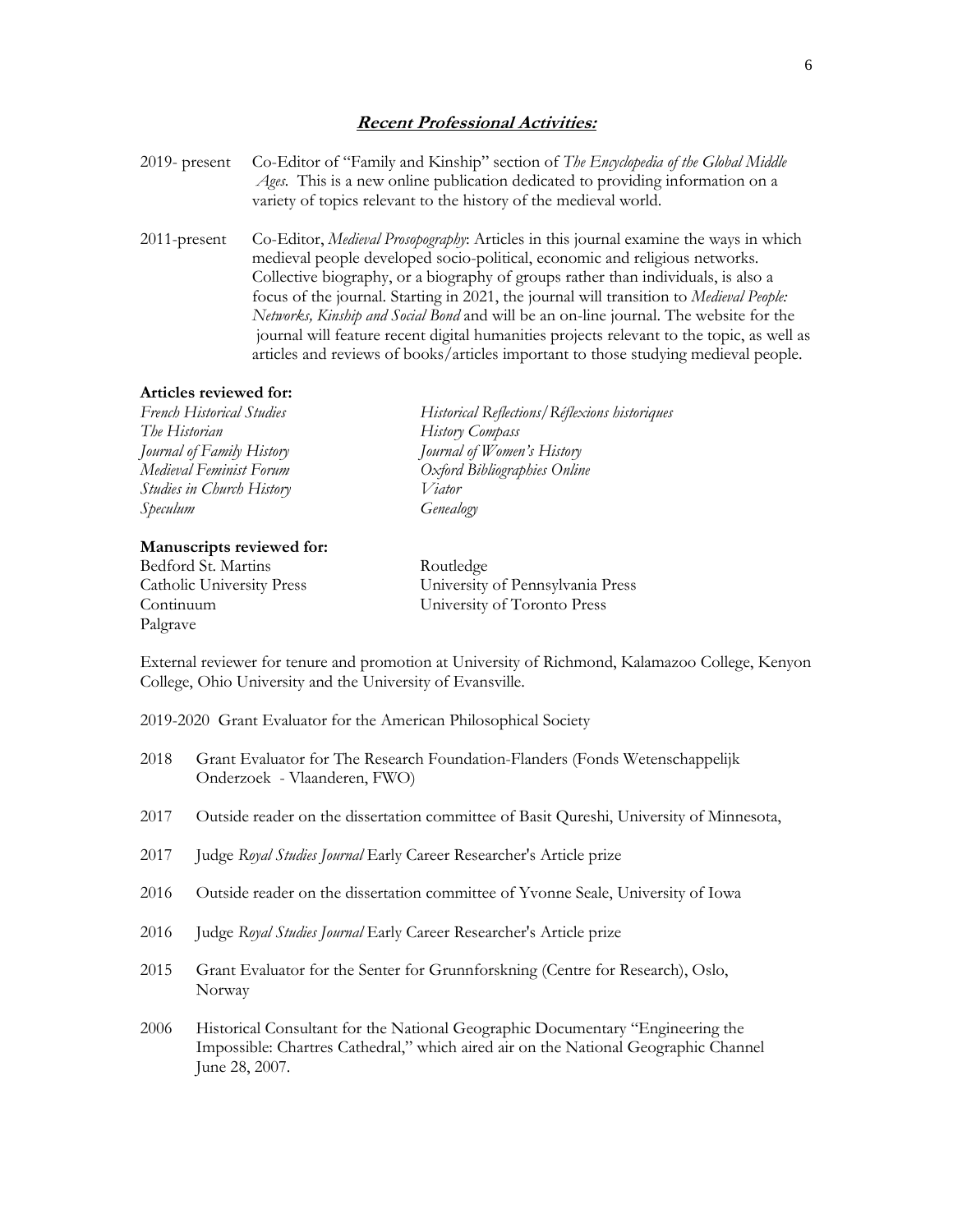# **Grants and Awards:**

| Fall 2019   | Life Member, Clare Hall, University of Cambridge                         |
|-------------|--------------------------------------------------------------------------|
| Spring 2019 | Visiting Fellow, Clare Hall, University of Cambridge                     |
| 2017        | Alternate for Fellowship at Institut d'études avancées de Nantes, France |
| 2017        | Medieval Academy of America/CARA Award for Excellence in Teaching        |
|             | n'' (n'' 10'' O 10'' n 10''                                              |

Recipient of Professional Enrichment Grants and Faculty Research Grants from Wittenberg University for research or presentations at conferences every year from 1999 to 2018: Total \$ 34,000

| 1995 | Mellon Faculty-Student Research Grant for construction of a database of |
|------|-------------------------------------------------------------------------|
|      | information from medieval charters. Total: \$5000                       |

# **Offices Held (since 2001):**

| 2019-2022                       | Councillor, The Haskins Society                                                                                                                                         |
|---------------------------------|-------------------------------------------------------------------------------------------------------------------------------------------------------------------------|
| 2019-2020                       | Programming Committee, 2021 Annual Meeting of the Medieval Academy of<br>America to be held at Indiana University, Bloomington, Indiana                                 |
| 2019-2022                       | Board Member, Indiana Association of Historians                                                                                                                         |
| 2016-2019                       | Councillor of the Medieval Academy of America (Member of Executive Committee,<br>2017-2018)                                                                             |
| 2018-                           | Editorial Board, Genealogy                                                                                                                                              |
| 2016-2017                       | Program Chair, Midwest Medieval History Conference, Western Michigan<br>University, October 2017.                                                                       |
| 2009-2019                       | Representative for the Midwest Medieval History Conference to the<br>Committee for the Centers and Regional Associations for the Medieval<br>Academy of America (CARA). |
| 2005-2018                       | Editorial Board for Historical Reflections/Réflexions historiques                                                                                                       |
| 2001-2004                       | Advisory and Editorial Board of the Society for Medieval Feminist Scholarship                                                                                           |
| <b>Recent Invited Lectures:</b> |                                                                                                                                                                         |

| October 2020  | "Old Friends in Common: Countess Marie of Champagne and Countess<br>Ermengarde of Brittany," Princeton University, Princeton, New Jersey |
|---------------|------------------------------------------------------------------------------------------------------------------------------------------|
| February 2020 | "Places in Common: Countess Ermengarde of Brittany (c.1070-1147) and Her<br>Ancestors," Wessex Centre, University of Winchester, UK.     |
| February 2020 | "Introducing Ermengarde, a Medieval Countess," Research Colloquium, Clare Hall,<br>University of Cambridge.                              |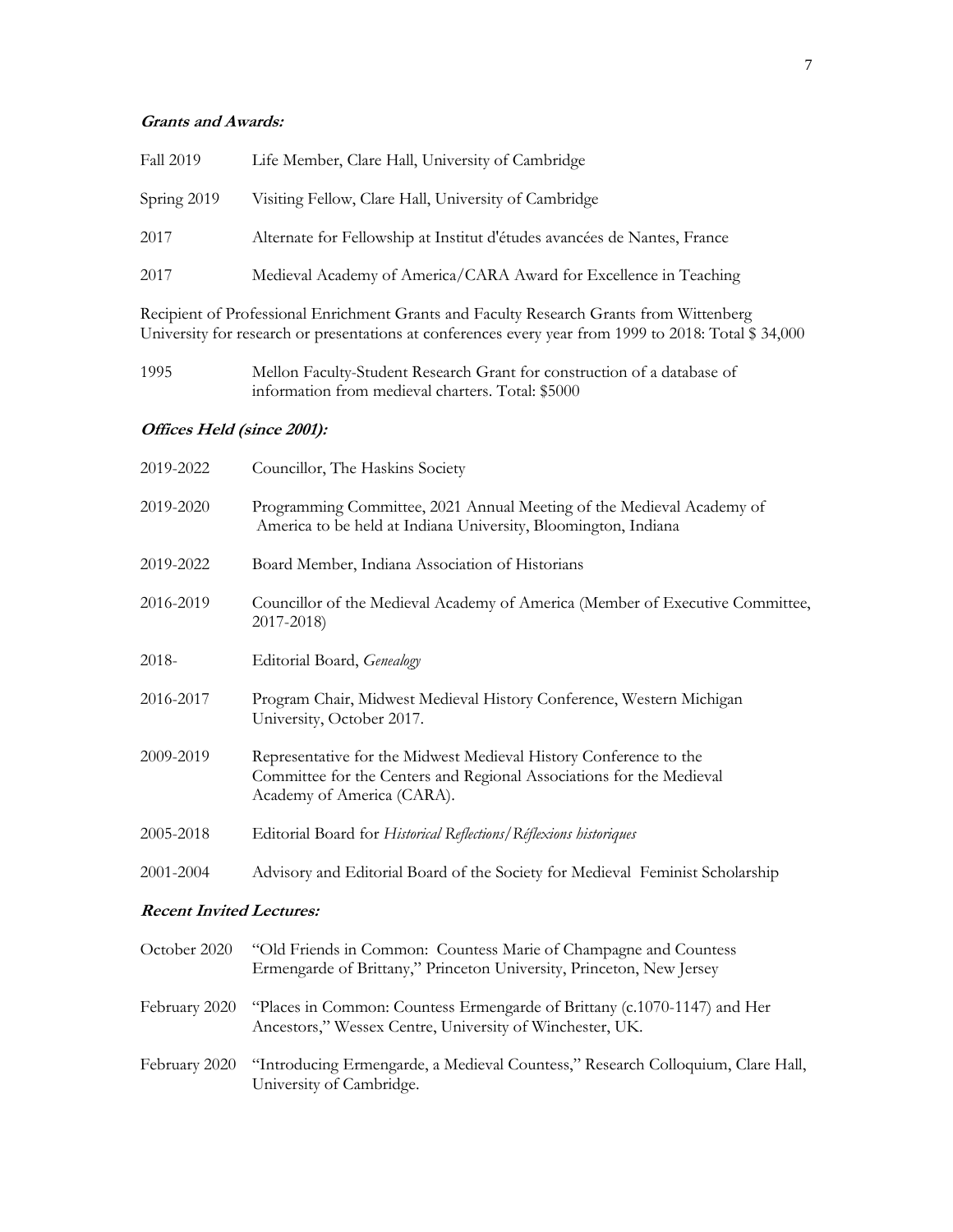| October 2019                            | "In the Footsteps of a Countess: Countess Ermengarde of Brittany, c. 1070-1147,<br>Center for Medieval Studies, University of Minnesota, Minneapolis, Minnesota.                                                                                   |
|-----------------------------------------|----------------------------------------------------------------------------------------------------------------------------------------------------------------------------------------------------------------------------------------------------|
| April 2019                              | "Countess Ermengarde and Her Ancestors," Institute for Historical Research,<br>London, UK, London Medieval Society                                                                                                                                 |
| March 2019                              | "The Life and Times of Countess Ermengarde of Brittany: Politics, Family and<br>Piety," National University of Ireland, Galway                                                                                                                     |
| February 2019                           | "Powerful, Shrewd and Pious: Countess Ermengarde of Brittany, c. 1070-1147,"<br>Medieval History Research Seminar, University of Cambridge                                                                                                         |
| <b>July 2017</b>                        | "Daughter of Fulk, Glory of Brittany:' Countess Ermengarde of Brittany," Fortieth<br>Battle Conference on Anglo-Norman Studies, Université de Sorbonne, Paris                                                                                      |
| <b>July 2016</b>                        | "You will dwell with barbarous and uneducated men:' Countess Ermengarde and<br>Political Culture in Twelfth-Century Brittany," Symposium on Political Culture<br>from the Carolingians to the Angevins, c.800-c.1200, University of Manchester, UK |
| April 2016                              | "Ermengarde of Brittany and Hildegard of Bingen: Sisters in Spirit," History<br>Colloquium, Berry College, Berry, Georgia                                                                                                                          |
| March 2015                              | "Ermengarde of Brittany: Gender, Kinship and Power." Inaugural address for<br>Intersections of Power, Kinship and Gender Colloquium, University of Minnesota,<br>Twin Cities, Minneapolis, Minnesota                                               |
| January 2015                            | "Out of Love for My Kin: What Donations Can Tell Us about Medieval Aristocratic<br>Family Life," Centre for Advanced Studies, Oslo, Norway                                                                                                         |
|                                         | December 2014 "The People of Chartres Cathedral" for the Medieval and Renaissance Studies<br>Program at the University of Nebraska-Omaha, Omaha, Nebraska                                                                                          |
| May 2012                                | "Les stratégies matrimoniales dans l'aristocratie (Xe-XIIIe siècles)." Centre d'Études<br>Supérieures de Civilisation Médiévale de l'Université de Poitiers.                                                                                       |
| <b>Recent Conference Presentations:</b> |                                                                                                                                                                                                                                                    |
| <b>July 2020</b>                        | "Noblewomen Pushing the Boundaries: A Roundtable Discussion," International<br>Medieval Congress, Leeds University, Leeds UK. (cancelled due to Covid-19<br>pandemic)                                                                              |

- May 2020 "Looking for Ermengarde in All the Right Places: Using Place to Examine the Life of a Medieval Countess." International Congress on Medieval Studies, Western Michigan University, Kalamazoo, Michigan. . (cancelled due to Covid-19 pandemic)
- March 2020 "Searching for Ermengarde: Writing a "Biography" of a Medieval Countess Annual Meeting of the Medieval Academy of America, University of California at Berkeley, Berkeley, California (cancelled due to Covid-19 pandemic; will be considered for program in 2021)
- July 2019 "Countess Ermengarde of Brittany's Life in Four Objects," International Medieval Congress, Leeds University, Leeds UK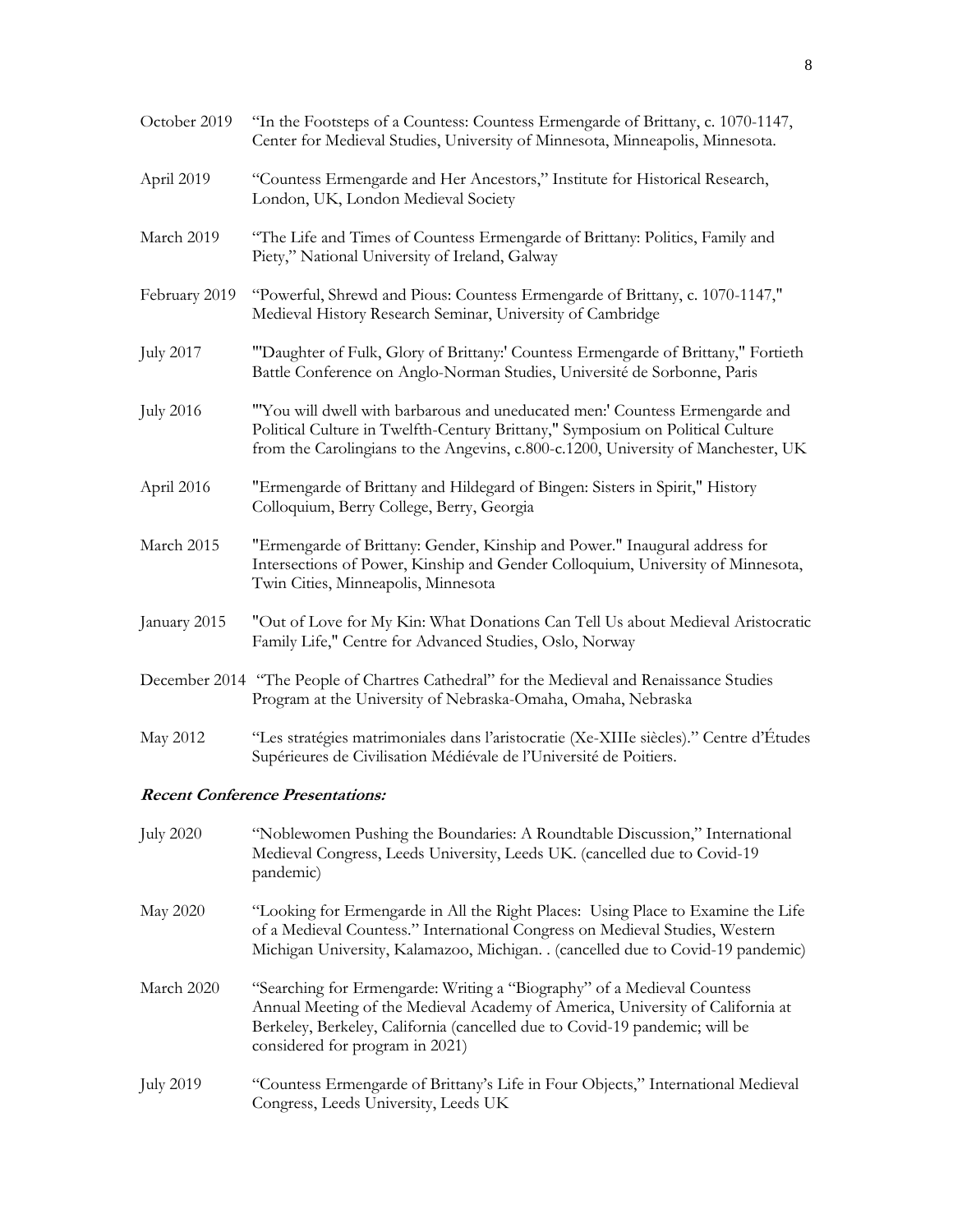| June 2019        | "Confronting the Void: Countess Ermengarde and Medieval Charters," Gender,<br>Memory, and Documentary Culture, 900-1200, John Rylands Research Institute,<br>Manchester, UK                          |
|------------------|------------------------------------------------------------------------------------------------------------------------------------------------------------------------------------------------------|
| June 2019        | "Searching for the Threads: Aristocratic Women's Female Networks," Rethinking<br>the Capetian Aristocracy, Centre des études médiévales, Université de Poitiers,<br>Poitiers, France                 |
|                  | November 2018 "Building a Holy Patrimony: The Nuns of St. Avit of Châteaudun and Their<br>Property," Annual Conference of the Haskins Society, University of North<br>Carolina.                      |
| <b>July 2018</b> | "Keeping the Peace: Countess Ermengarde's Role in Angevin Family Politics,"<br>International Medieval Congress, Leeds University, Leeds UK                                                           |
| <b>July 2018</b> | "Rethinking Agency III: A Roundtable Discussion," International Medieval<br>Congress, Leeds University, Leeds, UK                                                                                    |
| May 2018         | "Publishing: A Love Match or an Arranged Marriage?" Roundtable Discussion,<br>International Congress on Medieval Studies, Western Michigan University,<br>Kalamazoo, Michigan.                       |
| June 2017        | "Gender and Religion in the Life of an Unconventional Countess: Ermengarde of<br>Brittany (c.1070-1147)," Seventeenth Berkshire Conference on the History of<br>Women, Hofstra University, New York. |
| June 2017        | Respondent, "Beyond Exceptionalism: Women, Power, Knowledge, and the<br>Premodern State," Seventeenth Berkshire Conference on the History of<br>Women, Hofstra University, New York.                 |
| May 2016         | "The Important 'Unimportant' Nuns of St. Avit of Châteaudun," Symposium in<br>Honor of Constance Hoffman Berman, University of Iowa, Iowa City.                                                      |
| February 2016    | "Breton Bastards: Illegitimacy and Succession in Eleventh and Twelfth-Century<br>Brittany," Annual Meeting of the Medieval Academy of America, Boston.                                               |
|                  | September 2015 "'Shrewd in Counsel': Countess Ermengarde of Brittany, c. 1070-1147," Beyond<br>Exceptionalism, The Ohio State University - Mansfield, Mansfield, Ohio.                               |
| May 2015         | "The Sibling Bond: Countess Ermengarde of Brittany and Her Brothers," Fiftieth<br>International Congress on Medieval Studies, Western Michigan University,<br>Kalamazoo, Michigan.                   |
| <b>July 2014</b> | "The King's Sister: Countess Ermengarde of Brittany," Kings and Queens 3:<br>Entourage, University of Winchester, Winchester, UK.                                                                    |
| <b>July 2014</b> | "Women and Power in the Middle Ages," Roundtable Discussion, International<br>Conference on Medieval Studies, Leeds, UK.                                                                             |
| May 2014         | "On the Edge Yet in the Center: The Countesses of Medieval Brittany,"<br>Sixteenth Berkshire Conference on the History of Women, Toronto, Canada.                                                    |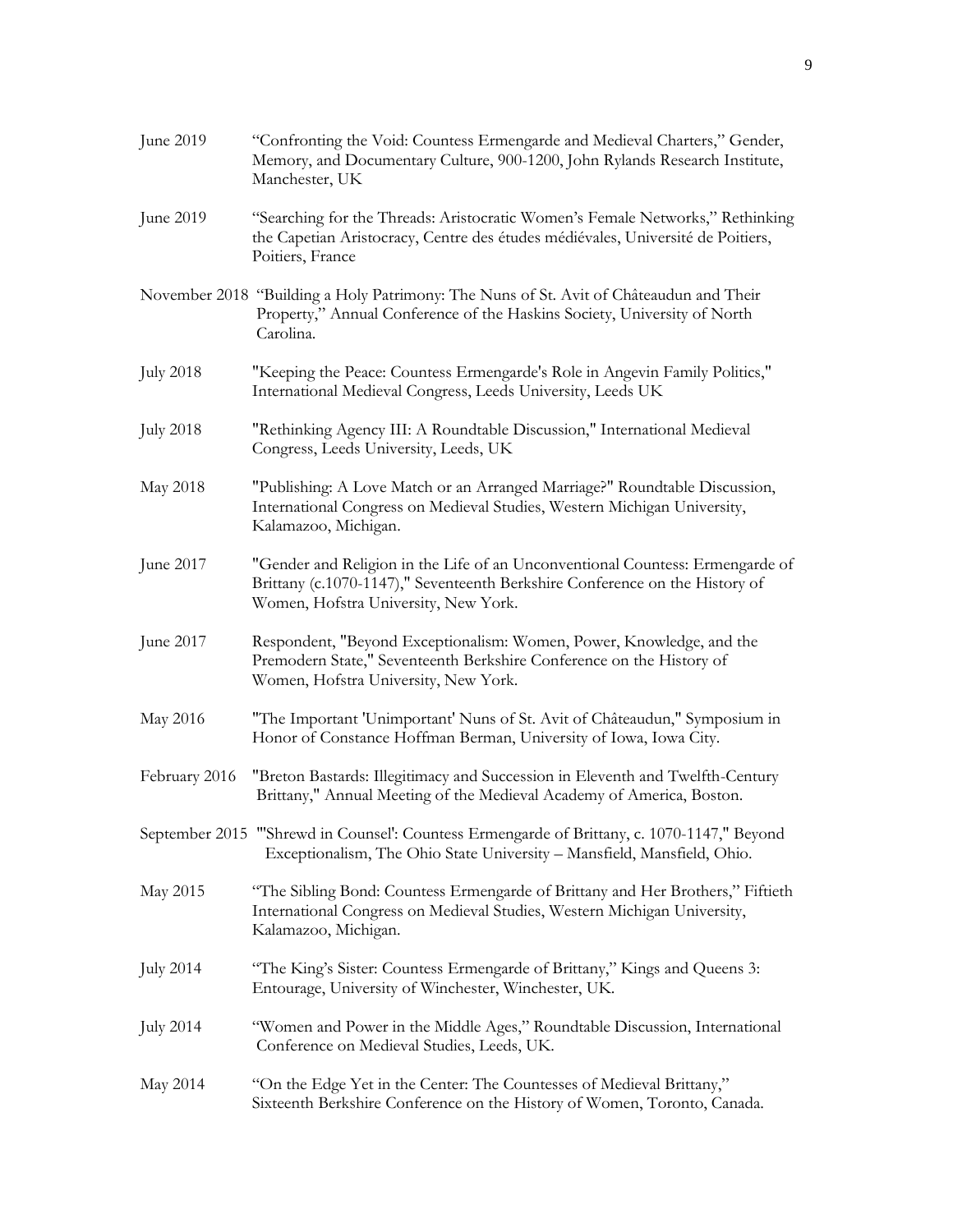| May 2014   | "Medieval Mothering," Roundtable discussant on balancing career and motherhood,<br>sponsored by the Society for Medieval Feminist Scholarship, International Congress<br>on Medieval Studies, Western Michigan University, Kalamazoo. |
|------------|---------------------------------------------------------------------------------------------------------------------------------------------------------------------------------------------------------------------------------------|
| May 2013   | "The Hearts of Men: Aristocratic Men and their Familial Relations,"<br>Forty-eighth International Congress on Medieval Studies, Western Michigan<br>University, Kalamazoo, Michigan.                                                  |
| April 2013 | "Researching the Countesses of Brittany," International Medieval Society-<br>Paris Workshop, Paris.                                                                                                                                   |

# **Organizer of Recent Conference Sessions:**

| May 2019         | "Lucy Pick's Her Father's Daughter: Gender, Power and Religion in the Early Spanish<br>Kingdoms: A Roundtable and "Social Networks in the Medieval Mediterranean:<br>Gender, Power and Religion," sessions sponsored by Medieval Prosopography for the<br>International Congress on Medieval Studies, Kalamazoo Michigan. |
|------------------|---------------------------------------------------------------------------------------------------------------------------------------------------------------------------------------------------------------------------------------------------------------------------------------------------------------------------|
| <b>July 2018</b> | "Rebellion and Reconciliation in Angevin Family Politics, 1102-1152," International<br>Medieval Congress, Leeds University, Leeds, UK                                                                                                                                                                                     |
| June 2017        | "Magic, Sex, and Gender: Unconventional Women and Religion in the Medieval<br>West," Seventeenth Berkshire Conference on the History of Women, Hofstra<br>University, New York.                                                                                                                                           |
| May 2017         | "Those Who Pray, Those Who Fight and Those Who Work: Sessions in Honour of<br>Joel Rosenthal, International Congress on Medieval Studies, Kalamazoo, Michigan                                                                                                                                                             |
|                  | November 2016 "Living in a Material World: Royal Women and Material Culture," Annual Meeting<br>of the Haskins Society, Carleton College, Northfield, Minnesota.                                                                                                                                                          |
|                  | November 2015 "All in the Family: Medieval Siblings," Annual Meeting of the Haskins Society,<br>Carleton College, Northfield, Minnesota.                                                                                                                                                                                  |
| <b>July 2015</b> | "Medieval Prosopography I: Medieval Women and Prosopography" and "Medieval<br>Prosopography II: Applying Prosopography to the Medieval Past," International<br>Medieval Congress, Leeds University, Leeds, UK.                                                                                                            |
| <b>July 2014</b> | "Women and Power in the Middle Ages," Roundtable Discussion, International<br>Medieval Congress, Leeds University, Leeds, UK.                                                                                                                                                                                             |
| <b>July 2014</b> | "Restoring Relationships to View I: Prosopography and Medieval Aristocratic<br>Women" and "Restoring Relationships to View II: Tracing Family and Place<br>through Prosopography, International Medieval Congress, Leeds University,<br>Leeds, UK                                                                         |
| May 2014         | "Hostages, Countesses, and Women of Ill-Repute in the Medieval and Early<br>Modern World," Sixteenth Berkshire Conference on the History of Women,<br>Toronto, Canada.                                                                                                                                                    |